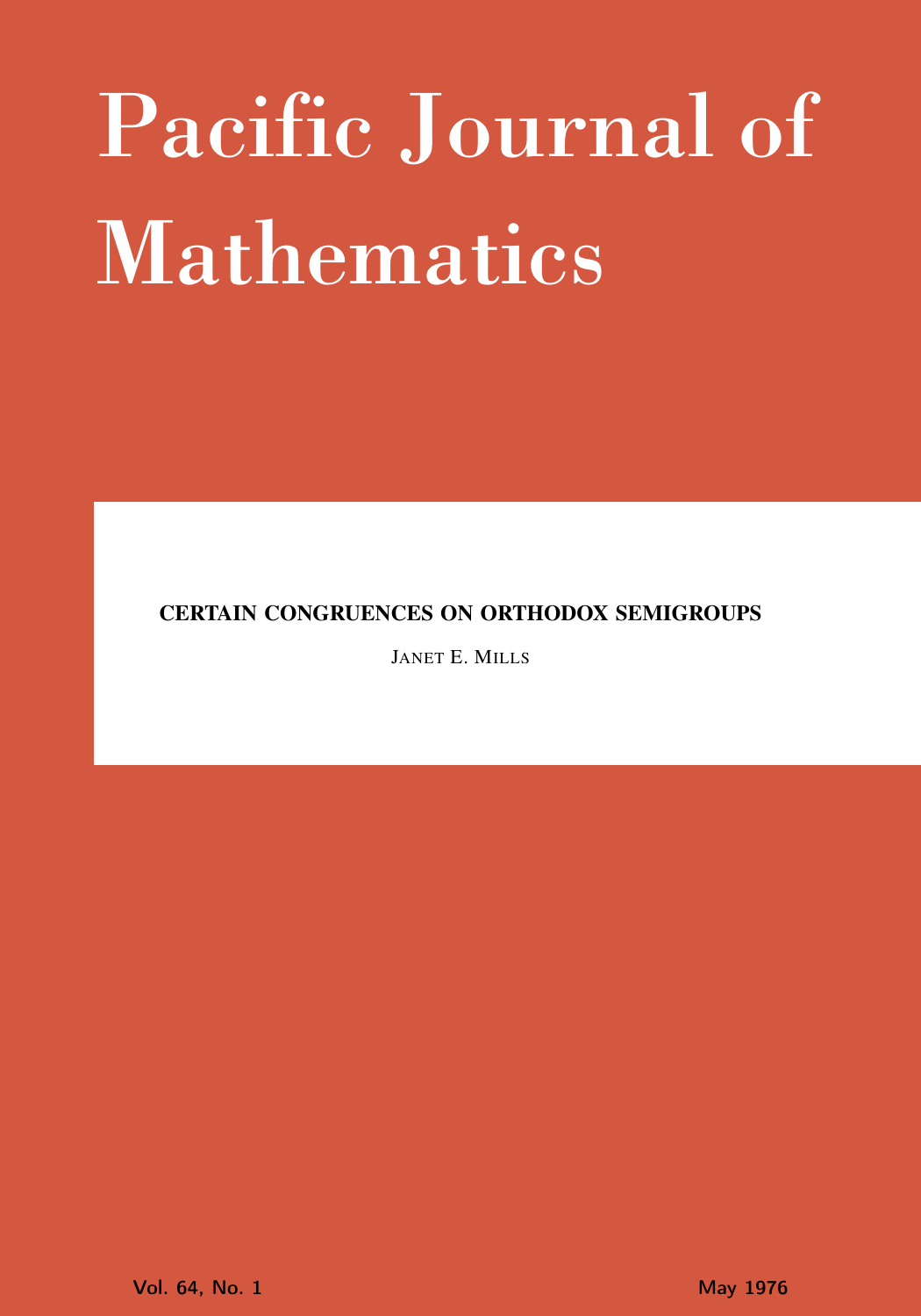## CERTAIN CONGRUENCES ON ORTHODOX SEMIGROUPS

### JANET E. MILLS

Letting  $\kappa$  be the minimum unitary-congruence on a regular semigroup *S* and *ξ* be the minimum congruence such that *S/ξ* is a semilattice of groups, it is the purpose of this paper to characterize all regular semigroups for which  $\kappa \cap \xi$  is the identity relation. That is, we describe all regular semigroups which are subdirect products of a unitary semi group and a semilattice of groups. In the process of doing this, a description of *ξ* is given for any orthodox semigroup.

In A. H. Clifford's paper on radicals in semigroups, **[2],** a diagram was given presenting the relationship between various classes of regular semigroups and certain minimum congruences. Two questions were left open. The first was to find all subdirect products of a band and a semilattice of groups, that is, all semigroups for which  $\beta \cap \xi$  is the identity, where  $\beta$  is the minimum band-congruence. This was solved by Schein in **{14]** and also by Petrich in Theorem 3.2 of **[11].** The second question involves finding all subdirect products of a semilattice of groups and a regular semigroup whose set of idempotents is unitary. In this paper we find that any such semigroup can be described as a semilattice of unitary semigroups on which *ffl* Π *σ* is a unitary-congruence, where *σ* is the minimum group-congruence. A description will also be given in terms of restrictions on the structure homomorphisms. In order to accomplish this, we first give an explicit characterization of *ξ,* the minimum semilattice of groups-congruence, on any orthodox semigroup.

**1. Preliminary results."** For a regular semigroup S, *E<sup>s</sup>* de notes the set of idempotents of 5. If *E<sup>s</sup>* is a subsemigroup then *S* is said to be orthodox.

PROPOSITION 1.1. **[11;** Proposition 2.5] *On a regular semigroup* S, *the following are equivalent: for s,*  $t \in S$ *,* 

- (i)  $e, es \in E_s$  implies  $s \in E_s$ ;
- (ii)  $e, se \in E_s$  implies  $s \in E_s$ ;
- (iii)  $e, ese \in E_s$  *implies*  $s \in E_s$
- (iv)  $e$ , set  $\in E_s$  implies st  $\in E_s$ ;
- (v)  $ese = e \in E_s$  implies  $s \in E_s$ .

If any one of these five conditions holds, then  $E_s$  is said to be *unitary.* For brevity, we shall call *S* unitary if *E<sup>s</sup>* is a unitary subset of *S.* It is easily seen that any unitary semigroup is an orthodox semigroup. For inverse semigroups, those whose idempotents satisfy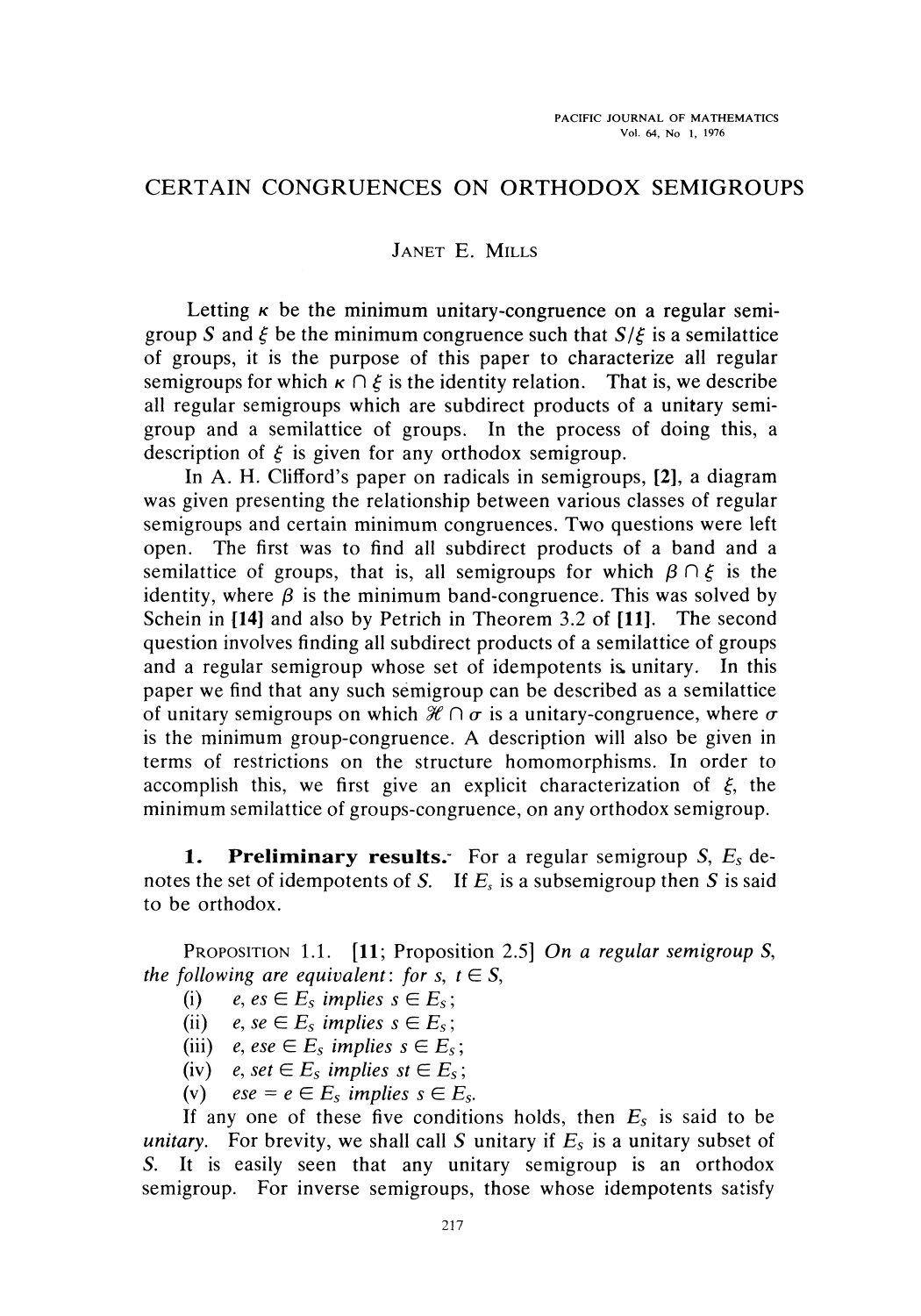condition (v) are called proper by McAlister in [8] and [9], and he has given a description of all such inverse semigroups in terms of partially ordered sets and groups [9]. Unitary semigroups are not closed under homomorphisms; in fact, as is shown in [8], every inverse semigroup is an idempotent-separating homomorphic image of a unitary inverse semi group.

A congruence on a semigroup is an equivalence relation which is compatible with multiplication. For two congruences  $\rho$ ,  $\rho'$  on a semigroup S,  $\rho \subseteq \rho'$  if apb implies a  $\rho'$  b. The identity relation on S will be denoted by  $\iota$ , or  $\iota$ <sub>s</sub>, if emphasis is needed. For the basic properties of congruences, the reader is referred to [3; §1.4, §1.5].

For a class  $\mathscr C$  of semigroups, a congruence  $\rho$  is called a  $\mathscr C$ congruence on *S* if  $S/\rho$  is in  $\mathscr C$ . For a regular semigroup, the following notation will be used:

 $\kappa$  = the minimum unitary-congruence,

 $\beta$  = the minimum band-congruence,

 $\eta$  = the minimum semilattice-congruence,

 $\mathscr{Y}$  = the minimum inverse-congruence,

 $\xi$  = the minimum semilattice of groups-congruence,

 $\sigma$  = the minimum group-congruence,

 $\mu$  = the maximum idempotent-separating congruence.

The Green relations will be noted as usual, and for brevity, a semilattice of groups-congruence will be called a SG-congruence. That each of the above minimum congruences exists is explained in [5], and also noted there are some of the following relationships which will be useful here:

$$
\mu \subseteq \mathcal{H} \subseteq \beta \subseteq \eta \, ; \qquad \kappa \subseteq \beta \cap \sigma \, ; \qquad \xi \subseteq \eta \cap \sigma.
$$

The following result will be needed for later work.

LEMMA 1.2. *Let 0ϊ be a class of regular semigroups and % be a subclass of*  $\mathcal{B}$  *such that for any S*  $\in$   $\mathcal{B}$ *, the minimum*  $\mathcal{C}$ *-congruence on S*, *p*, *exists.* If τ is any congruence defined on all semigroups in **B** such that τ is *the identity on any*  $\mathscr C$ -semigroup, then  $\tau \subseteq \rho$  in  $\mathscr B$ .

*Proof.* Let  $\tau$  be such a congruence,  $S \in \mathcal{B}$ . Then  $\tau \vee \rho$  is a congruence and  $\tau \vee \rho = \iota$  on any  $\mathscr C$ -semigroup. Now  $S/\rho$  is a  $\mathscr C$ semigroup and  $\rho \subseteq \tau \vee \rho$ , so  $(S/\rho)/(\tau \vee \rho)/\rho = S/\rho/\tau = S/\rho$ . On the other hand,  $(S/\rho)/(\tau \vee \rho)/\rho = S/(\tau \vee \rho)$ . Hence  $S/\rho \simeq S/(\tau \vee \rho)$ . Therefore  $\rho = \rho$  $\tau \vee \rho$  and  $\tau \subseteq \rho$ .

Let  $\{S_\alpha\}_{\alpha \in A}$  be a family of semigroups and T be a subsemigroup of the direct product  $\Pi_{\alpha \in A} S_{\alpha}$ . For each  $\alpha \in A$ ,  $\pi_{\alpha}$  is the natural projection of *T* into  $S_\alpha$ . A semigroup *S* is a subdirect product of  $S_\alpha$ ,  $\alpha \in A$ , if *S* is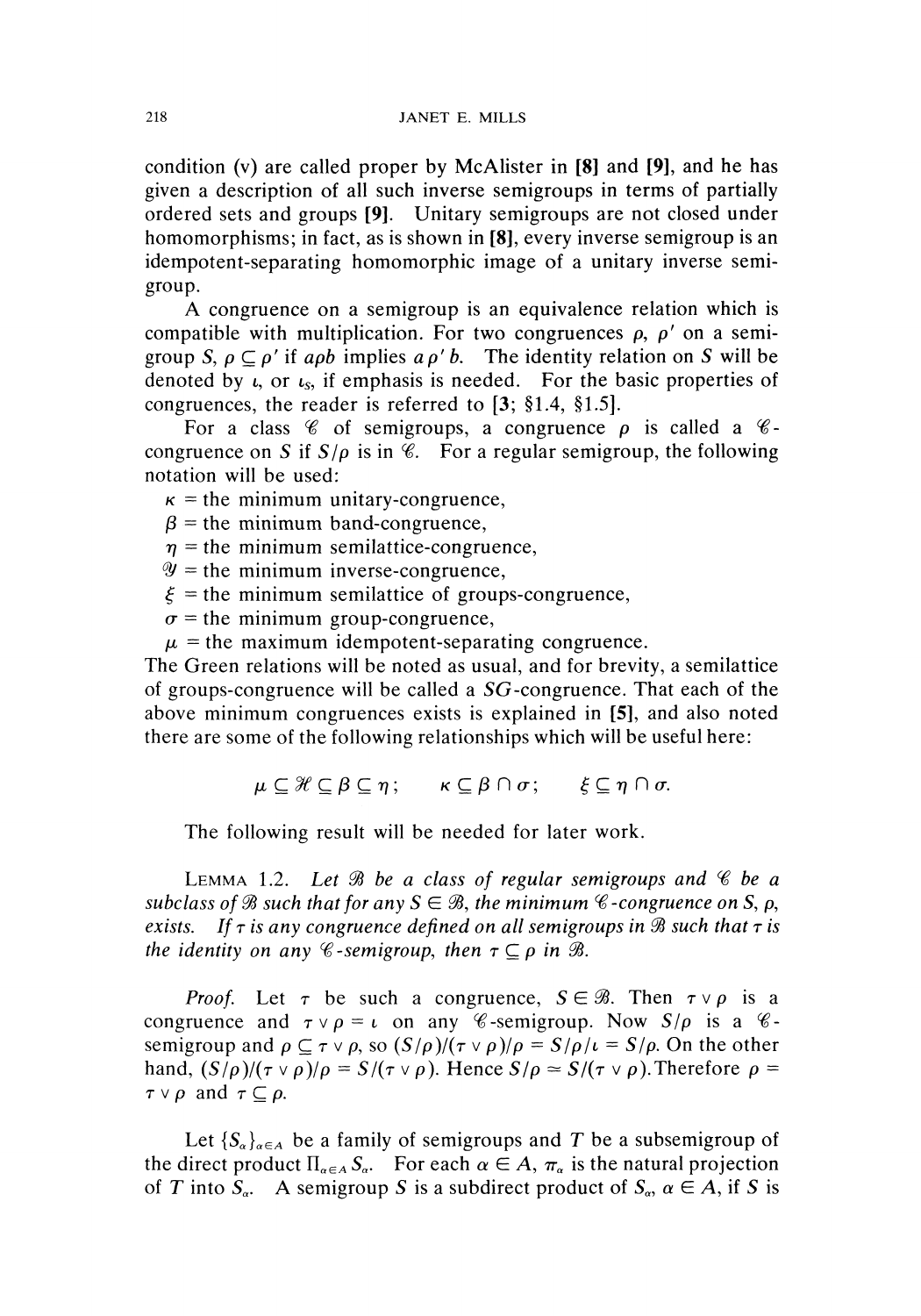isomorphic to a subsemigroup T of  $\Pi_{\alpha \in A} S_\alpha$  such that  $T\pi_\alpha = S_\alpha$  for all  $\alpha$ in *A.* For the particular case we are interested in, the relationship between congruences and subdirect products is as follows (see **[10;** II.1.4]). For congruences  $\lambda$ ,  $\rho$  on a semigroup S, S is a subdirect product of  $S/\lambda$  and  $S/\rho$  if and only if  $\lambda \cap \rho = \iota_s$ . The aim of this paper is to describe all subdirect products of a unitary semigroup and a semilattice of groups. It is evident that this is equivalent to finding all semigroups for which  $\kappa \cap \xi$  is the identity congruence. It is the latter attack that we shall make. From now on, we will assume that all semigroups are regular.

**2. The minimum semilattice of groups-congruence.** It was shown in [5] that  $\eta \cap \sigma$  is the smallest congruence  $\rho$  such that  $S/\rho$  is a semilattice of groups and is unitary. Thus, in general, *ξ* is strictly contained in  $\eta \cap \sigma$ . Recall [7; Theorem 3.1] that on an orthodox semigroup S,

$$
a\sigma b \leftrightarrow eae = ebe \text{ for some } e \text{ in } E_{s}.
$$

To find *ξ* on any orthodox semigroup, we first describe *ξ* on any inverse semigroup and extend it to an orthodox semigroup via the method developed in Theorem 3.1 of **[7].**

THEOREM 2.1. *Let S be an inverse semigroup. The minimum SGcongruence ξ on S can be defined as follows:*

$$
a\xi b \leftrightarrow a\eta b
$$
 and  $ea = eb$  for some  $e^2 = e\eta a$ .

*Proof.* Let  $a\tau b$  if and only if  $a\eta b$  and  $e a = e b$  for some  $e^2 = e \eta a$ . It is easily seen that  $\tau$  is an equivalence relation on *S*. Let  $a\tau b$  and x be in S. Then anh and  $ea = eb$  for some  $e^2 = e\eta a$ . Since  $\eta$  is a congruence, *axηbx.* Let / be any idempotent such that *fηx.* Then *efηax* and

$$
(ef)(ax) = f(ea)x = f(eb)x = (fe)(bx) = (ef)(bx);
$$

therefore, *axτbx.* On the other hand, *xaηxb* and *xeηxa.* Thus, since *η* is a semilattice congruence,  $x e x^{-1} \eta x a$ . In addition,

$$
(xex^{-1})(xa) = xe(x^{-1}x)a = xea = xeb = (xex^{-1})(xb);
$$

that is, *xaτxb.*

To see that *S'/τ* is a semilattice of groups, it is sufficient to show that  $aa^{-1}\tau a^{-1}a$  for all a in *S*. But this is clear by letting  $e = (aa^{-1})(a^{-1}a)$ . Therefore,  $\xi \subseteq \tau$ .

Now if *S* is in fact a semilattice of groups then  $\eta = \mathcal{H}$  and  $\tau$  is clearly the identity on *S*. Hence by Lemma 1.2,  $\tau \subseteq \xi$ . Consequently  $\tau = \xi$ .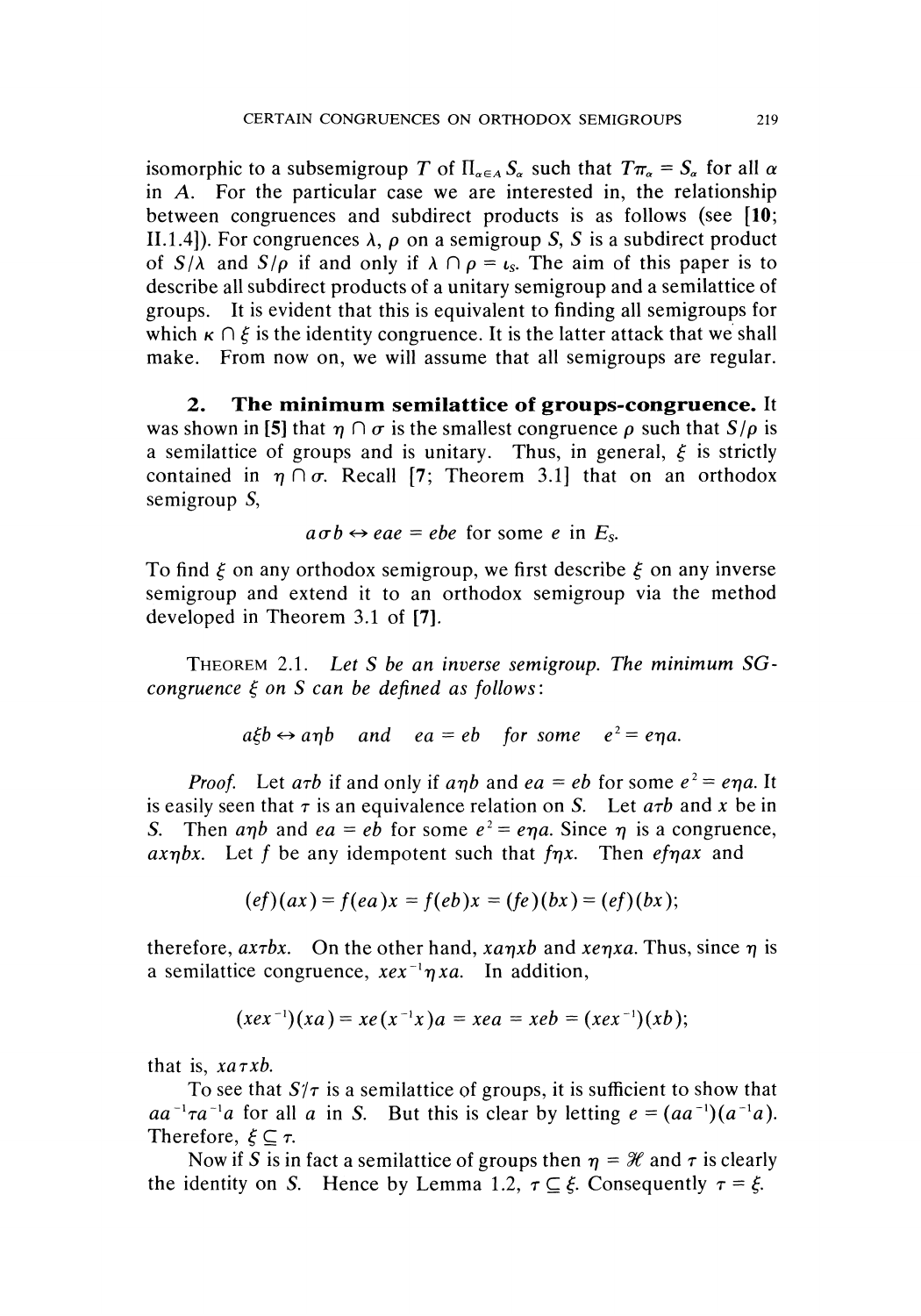On an orthodox semigroup, the minimum inverse-congruence *ty* has been described by Hall [4] and Schein [13] as follows:

$$
a \mathcal{Y} b \leftrightarrow V(a) = V(b),
$$

where  $V(x)$  is the set of all inverses of x. For any a,  $a\mathscr{Y}$  will denote the *ty* -class containing *a.*

THEOREM 2.2. *Let S be an orthodox semigroup. Then ξ can be defined on S as follows:*

$$
a\xi b \leftrightarrow a\eta b
$$
 and  $eae = ebe$  for some  $e^2 = e\eta a$ .

*Proof.* Since  $\mathcal Y$  is the minimum inverse-congruence then  $\mathcal Y \subseteq$ *η.* Thus for  $a, b \in S$ ,  $a \mathcal{Y} \eta b \mathcal{Y}$  implies  $a \eta b$ .

Now, *S/Φ* is the maximum inverse homomorphic image of S, and therefore, letting  $\xi'$  be the minimum SG-congruence on  $S/\mathscr{Y}$ , we have, via Theorem 2.1,

$$
(*) \t a\xi b \leftrightarrow a\mathcal{U}\xi' b\mathcal{U} \leftrightarrow a\mathcal{U}\eta b\mathcal{U} \text{ and } x\mathcal{U}a\mathcal{U} = x\mathcal{U}b\mathcal{U},
$$

for some  $(x\mathscr{Y})^2 = x\mathscr{Y}$  with  $x\mathscr{Y}\eta a\mathscr{Y}$ .

Since  $(x\mathscr{Y})^2 = x\mathscr{Y}$ , there exists an idempotent f such that f $\mathscr{Y}x$ , and thus *fηa.* Therefore, using the fact that *%* is a congruence, (\*) is equivalent to

$$
a\mathscr{Y}\eta b\mathscr{Y}
$$
 and  $(fa)\mathscr{Y} = (fb)\mathscr{Y}$  for some  $f^2 = f\eta a$ .

By definition of  $\mathcal{Y}$ , this means

$$
a\xi b \leftrightarrow a\eta b
$$
 and  $V(fa) = V(fb)$  for some  $f^2 = f\eta a$ .

The rest of the proof that *ξ* can be defined as in the statement of the theorem is very similar to that of Lemma 3.2 of [7], using the additional fact that  $\eta$  is a semilattice-congruence.

COROLLARY 2.3. (See [14] or [11; Theorem 3.2].) *Let S be a regular semigroup. Then β* Π *ξ = L<sup>S</sup> if and only if S is an orthodox band of groups.*

*Proof.* Let  $\beta \cap \xi = \iota_s$ . Now we know that  $\mathcal{H} \subseteq \beta \subseteq \eta$ . We will show that  $\beta$  is idempotent-separating. Let *e* and *f* be idempotents with *eβf.* Then *eηf* and  $(ef)e(ef) = (ef)f(ef)$  with *efηe.* That is, by Theorem 2.2,  $e \xi f$ . Since  $\beta \cap \xi = \iota_s$ , we have  $e = f$ . Therefore,  $\beta \subseteq \mu \subseteq \mathcal{H}$ .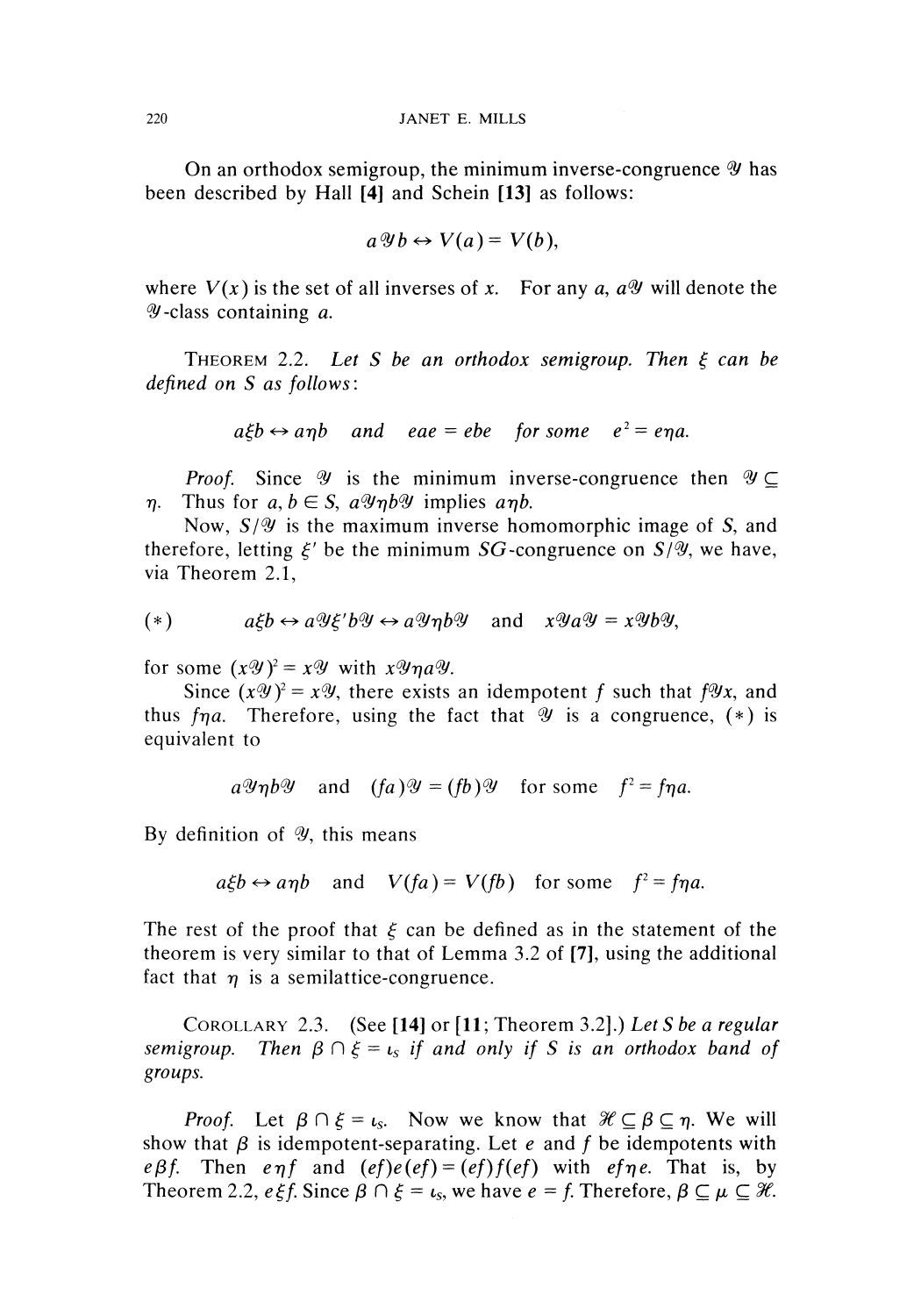But  $\mathcal{H} \subseteq \beta$  so  $\beta = \mathcal{H}$  and S is a band of groups. The converse follows easily from the fact that  $\beta = \mathcal{H}$  and  $\mathcal{H} \cap \xi = \iota$ .

3.  $\kappa \cap \xi = \iota$ . In this section we characterize those semigroups S which are a subdirect product of a unitary semigroup and a semilattice of groups, that is, those semigroups *S* for which  $\kappa \cap \xi$  is the identity. Clearly, since a unitary semigroup and a semilattice of groups are both orthodox, then *S* is again an orthodox semigroup.

Recall that a semigroup is *η* -simple if it has exactly one *η* -class.

LEMMA 3.1. *Let S be an η-simple orthodox semigroup. Then S is unitary if and only if*  $\kappa \cap \xi = \iota_s$ .

*Proof.* If *S* is unitary then  $\kappa = \iota_s$  so  $\kappa \cap \xi = \iota_s$ . Conversely, let *K Π ξ = L<sup>S</sup> .* Then, using Theorem 2.2 and the fact that *S* is *η*-simple, we have

> $a\xi b \leftrightarrow a\eta b$  and *eae* = *ebe* for some  $e^2 = e\eta a$  $\Leftrightarrow$  *eae* = *ebe* for some  $e^2 = e \leftrightarrow a \sigma b$ .

That is,  $\xi = \sigma$  and  $\kappa \cap \sigma = \iota_s$ . But  $\sigma$  is a unitary congruence so  $\kappa \cap \sigma = \kappa$ . Therefore  $\kappa = \iota_s$  and S is unitary.

LEMMA 3.2. Let S be a semigroup with  $\kappa \cap \xi = \iota_s$ . Then S is a *semilattice of η-simple unitary semigroups.*

*Proof.* Since  $\eta$  is a semilattice-congruence, we know that *S* is a semilattice Y of  $\eta$ -simple semigroups  $S_\alpha$ ,  $\alpha \in Y$ . Now, on  $S_\alpha$ ,  $\kappa | S_\alpha$  is a unitary-congruence and  $\xi | S_{\alpha}$  is a *SG*-congruence. Hence, on  $S_{\alpha}$ ,  $(\kappa | S_{\alpha}) \cap (\xi | S_{\alpha}) = \iota$ , and thus the intersection of the minimum unitarycongruence on  $S_a$  and the minimum  $SG$ -congruence on  $S_a$  is also the identity. By Lemma 3.1, *S<sup>a</sup>* is unitary.

LEMMA 3.3 [5; Theorem 3.9]. If S is a unitary semigroup then  $\mathcal{H} \cap \sigma = \iota_{\mathcal{S}}$ .

LEMMA 3.4. Let S be a regular semigroup. Then  $\mathcal{H} \cap \sigma \subseteq \kappa$ .

*Proof.* Let *K* be the class of all unitary semigroups. Letting *τ* be the congruence generated by  $\mathcal{H} \cap \sigma$ , then  $\tau = \iota_s$  for any  $S \in \mathcal{K}$ , by Lemma 3.3. Therefore, by Lemma 1.2,  $\tau \subseteq \kappa$ . That is,  $\mathcal{H} \cap \sigma \subseteq \kappa$ .

THEOREM 3.5. L^ *S be a regular semigroup. The following statements are equivalent.*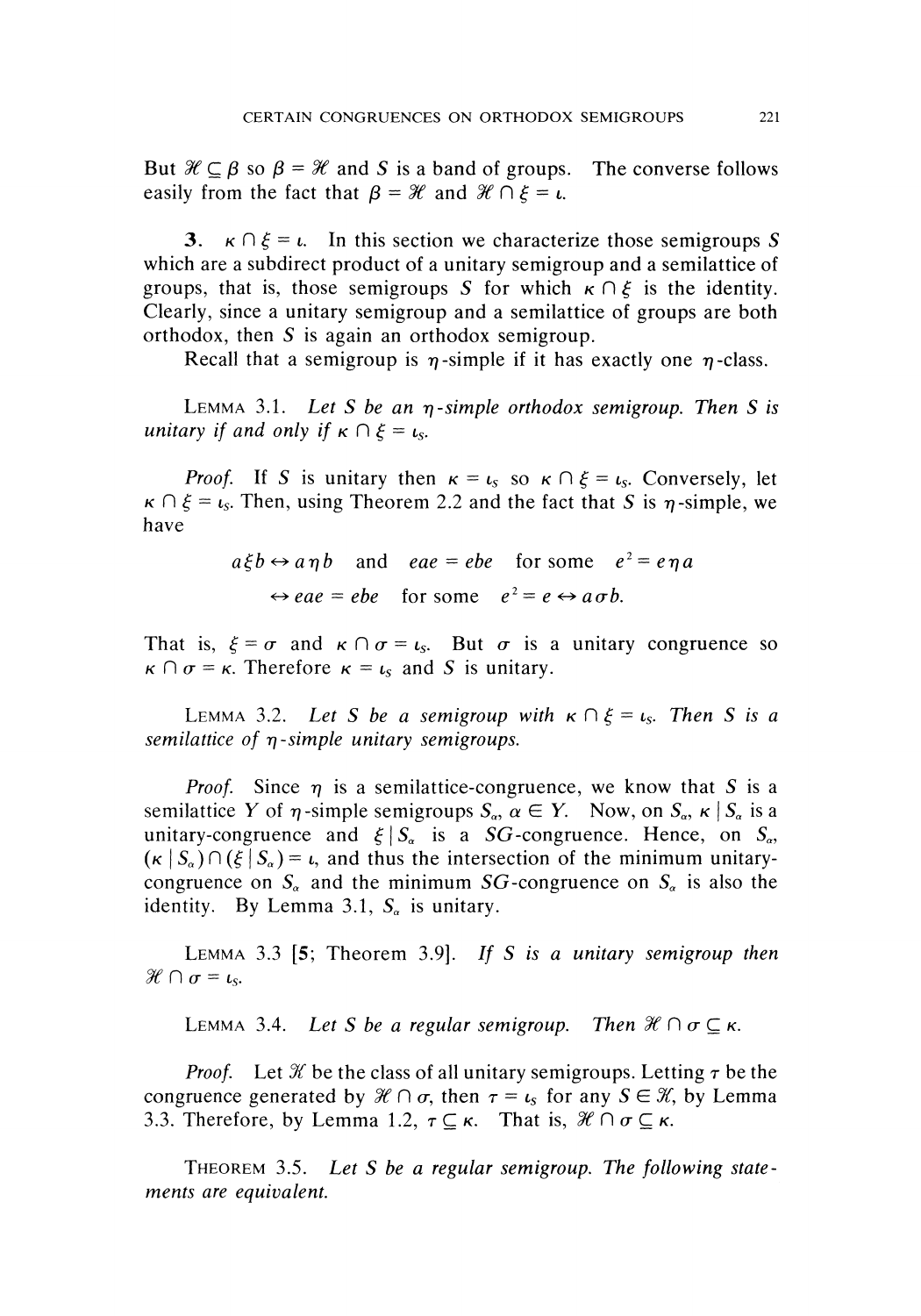(i)  $\kappa \cap \xi = \iota_s$ , where  $\kappa$  is the minimum unitary-congruence and  $\xi$  is *the minimum SG-congruence.*

(ii) *S* is a semilattice of unitary semigroups and  $\kappa = \mathcal{H} \cap \sigma =$ *μΠσ.*

(iii) *S is a semilattice of unitary semigroups and X* Π *σ is a unitary congruence on S.*

(iv) *S is a subdirect product of a unitary semigroup and a semilattice of groups.*

*Proof.* (i) implies (ii). Let  $\kappa \cap \xi = \iota$ . By Lemma 3.2, S is a semilattice of unitary semigroups. Since  $\eta$  and  $\sigma$  are both unitarycongruences,  $\kappa$  is contained in both  $\eta$  and  $\sigma$ . We shall show that  $\kappa$  is idempotent-separating. For, let  $e \kappa f$ , with  $e, f \in E_s$ . Then  $e \eta f$  and  $(ef)e(ef) = (ef)f(ef)$  with efpe. That is, by Theorem 2.2, eξf. Since  $\kappa \cap \xi = \iota$ , then  $e = f$ . Hence  $\kappa$  is idempotent-separating and  $\kappa \subseteq \mu$ . Consequently, using Lemma 3.4, we have  $\mathcal{H} \cap \sigma \subseteq \kappa \subseteq \mu \cap \sigma$ . But  $\mu \subseteq \mathcal{H}$ , so equality holds.

(ii) implies (iii). Clear.

(iii) implies (iv). Let *S* be a semilattice of  $\eta$ -simple unitary semigroups  $S_\alpha$ ,  $\alpha \in Y$ , with  $\mathcal{H} \cap \sigma$  unitary. Then by Lemma 3.4,  $\kappa =$ *%Πσ.* Therefore

$$
\kappa \cap \xi = (\mathcal{H} \cap \sigma) \cap \xi = \mathcal{H} \cap (\sigma \cap \xi) = \mathcal{H} \cap \xi.
$$

Let  $a \mathcal{H} \cap \xi b$ . Then  $a, b \in S_a$  for some  $\alpha$ . Thus, since  $S_a$  is  $\eta$ -simple, in  $S_{\alpha}$ ,  $a\mathcal{H} \cap \sigma b$ . But  $S_{\alpha}$  is unitary, so by Lemma 3.3, on  $S_{\alpha}$ ,  $\mathcal{H} \cap \sigma = \iota$ . Hence  $a = b$ . Consequently  $\kappa \cap \xi = t_s$ . Therefore S is a subdirect product of  $S/\kappa$  and  $S/\xi$  (see II.1.4 of [10]).

(iv) implies (i). Let *S* be a subdirect product of a unitary semigroup *U* and a semilattice of groups *T.* Then the congruences induced on 5 by the two projection maps are, respectively, a unitary-congruence  $\lambda$ , and a *SG*-congruence,  $\rho$ , and  $\lambda \cap \rho = \iota_s$ . Thus  $\kappa \cap \xi \subseteq \lambda \cap \rho = \iota_s$ .

It is not possible to eliminate either one of the two conditions:

- (1) *S* is a semilattice of unitary semigroups,
- (2)  $\mathcal{H} \cap \sigma$  is unitary.

For, any unitary semigroup (which is not a group) with a zero adjoined, satisfies (1), but for such a semigroup,  $\kappa = \beta$  and  $\beta \cap \xi \neq \iota$  by Corollary 2.3. On the other hand, let  $S = B(G, \alpha)$  be any bisimple  $ω$ -semigroup for which  $α$  is not one-to-one. Then *S* is not unitary but  $\kappa = \mathcal{H} \cap \sigma$  and  $\kappa \cap \xi = \kappa \cap \sigma = \mathcal{H} \cap \sigma \neq \iota$ .

COROLLARY 3.6. *Let S be a fundamental regular semigroup. Then*  $\kappa \cap \xi = \iota$  *if and only if S is unitary.*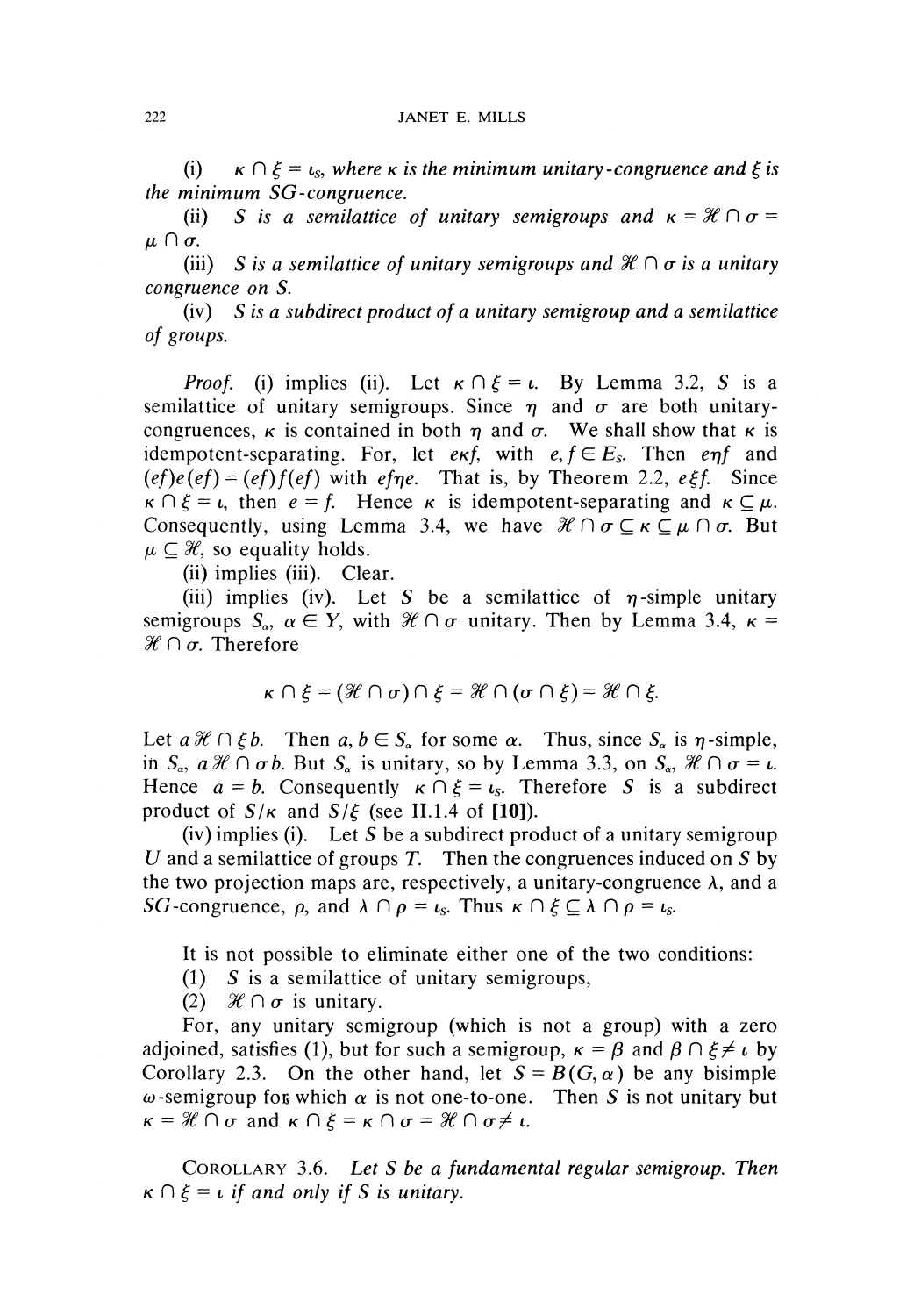*Proof.* Since S is fundamental, then  $\mu = \iota$ . Therefore,  $\mu \cap \sigma = \iota$ .

Every regular semigroup which is a semilattice Y of semigroups  $S_{\alpha}$ ,  $\alpha \in Y$ , can be constructed via certain homomorphisms  $\phi_{\alpha,\beta}$  from  $S_{\alpha}$  into *f*(*S<sub>β</sub>*), the translational hull of *S<sub>β</sub>*, for all  $\alpha > \beta$ ; in this case, we shall denote S by  $(Y, S_{\alpha}, \phi_{\alpha, \beta})$ . For a full description of this structure the reader is referred to [10; III.7.5]. In light of Theorem 3.5, it is of interest to know how the condition  $\kappa = \mathcal{H} \cap \sigma$  can be expressed in terms of the structure homomorphisms  $\phi_{\alpha,\beta}$ . To do this we need to explore the translational hull  $Ω(T)$  of a unitary semigroup T. For the elementary properties of the translational hull, see Chapter V of  $[10]$ . Recall  $[10; III.7.5]$  that in  $S = (Y, S_{\alpha}, \phi_{\alpha, \beta})$ , if  $s \in S_{\alpha}, t \in S_{\beta}$ , with  $\alpha > \beta$  then

$$
st = \phi_{\alpha,\beta}^s t = \lambda^s t \quad \text{and} \quad ts = t\phi_{\alpha,\beta}^s = t\rho^s,
$$

where  $\phi_{\alpha,\beta}^s = (\lambda^s, \rho^s) \in \Omega(S_\beta)$ .

LEMMA 3.7. Let S be unitary and  $(\lambda, \rho) \in \Omega(S)$ . If there exists an *idempotent e such that*  $\lambda e \in E_s$  *or ep*  $\in E_s$  *then*  $\lambda(E_s) \subseteq E_s$ ,  $(E_s) \rho \subseteq E_s$ .

Let *e* and  $\lambda e$  be in  $E_s$ . Then  $(e\rho)e = e(\lambda e) \in E_s$ , and since S is unitary, by Proposition 1.1,  $e\rho \in E_s$ .

Let f be in  $E_s$ . Then  $e(\lambda f) = (e\rho)f \in E_s$ , so again  $\lambda f$  is in  $E_s$ . . Thus  $\lambda(E_s) \subseteq E_s$ . Since  $\lambda f \in E_s$  implies  $f \rho \in E_s$ , then also  $(E_s) \rho \subseteq E_s$ .

LEMMA 3.8. *Let S be a unitary semigroup. Define*

$$
K(S) = \{(\lambda, \rho) \in \Omega(S) \mid \lambda(E_s) \subseteq E_s, (E_s)\rho \subseteq E_s\}.
$$

*is a subsemigroup of*  $\Omega(S)$  which contains  $E_{\Omega(S)}$ .

*Proof.* That  $K(S)$  is a semigroup is clear. Let  $(\lambda, \rho)$  be in  $E_{\Omega(S)}$ . Then  $\lambda^2 = \lambda$ ,  $\rho^2 = \rho$ . Let  $a \in S$  and  $\lambda a = b$ . Let *b'* be an inverse of *b* then we have  $\lambda(ab') = (\lambda a)b' = bb' \in E_s$ . Hence there exists x in S such that  $\lambda x = f \in E_s$ . Moreover,  $f = \lambda x = \lambda^2 x = \lambda (\lambda x) = \lambda f$ . Therefore  $\lambda f \in E_s$ , and by Lemma 3.7,  $\lambda(E_s) \subseteq E_s$ . Similarly  $(E_s) \rho \subseteq E_s$ .

If *S* is an inverse semigroup then  $E_{\Omega(S)} = K(S)$ , [1; Lemma 2.1]. However, in general, strict containment is possible. For, if *S* is a rectangular group, we may assume  $S = L \times G \times R$  where L (R) is a left (right) zero semigroup and *G* is a group. Then  $\Omega(S) =$  $T(L) \times G \times T'(R)$ , where  $T(L)$  ( $T'(R)$ ) is the semigroup of all transformations of *L (R)* written on the left (right) [10; V.3.12]. Under this isomorphism,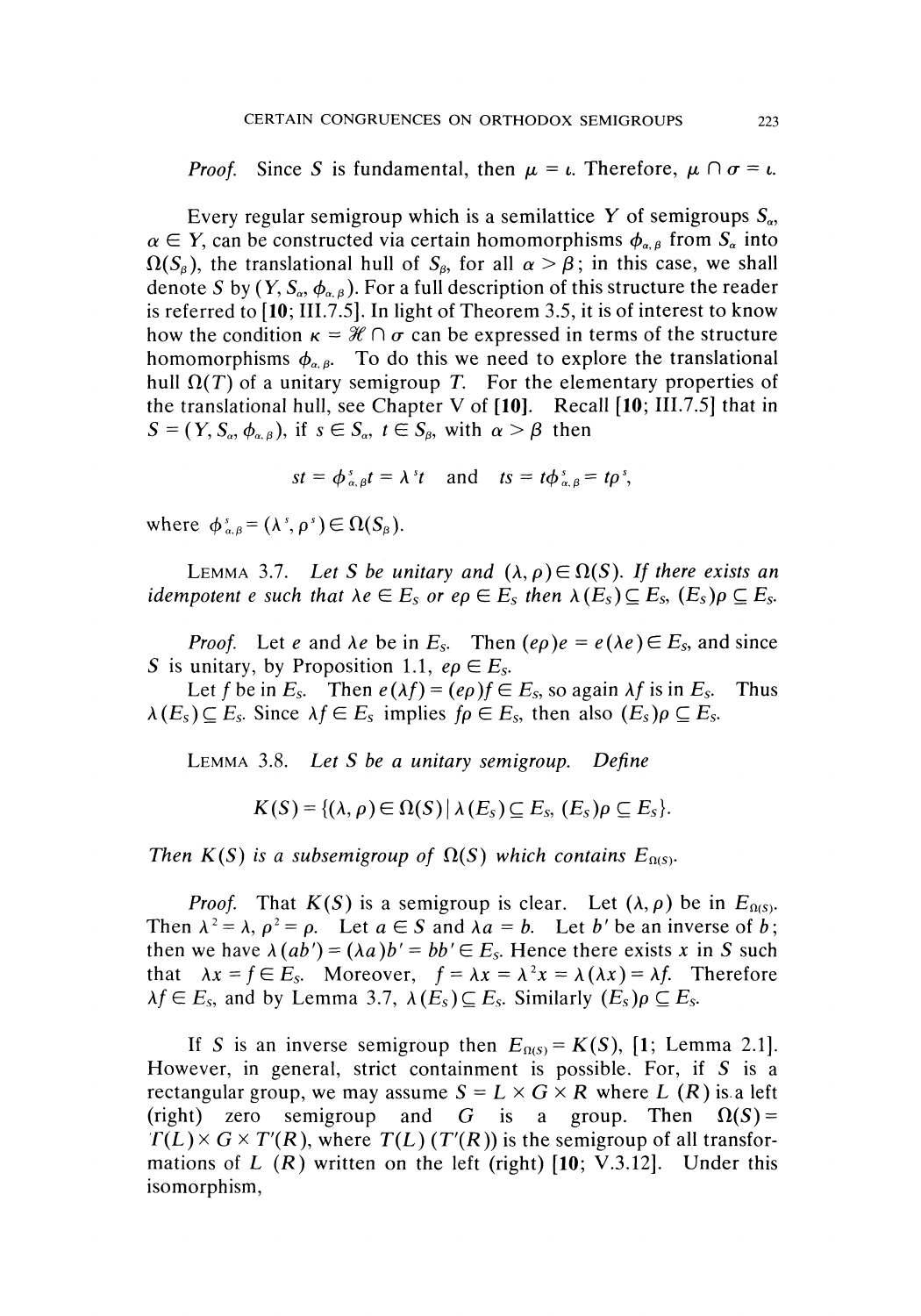#### 224 JANET E. MILLS

 $E_{\Omega(S)} = \{ (f, 1, f') \mid f, f' \text{ are retractions} \},$ 

where a retraction is any mapping which is the identiy on its range. On the other hand,  $K(S) = T(L) \times 1 \times T'(R)$  which is not equal to  $E_{\Omega(S)}$ .

From [5] we recall that a congruence  $\tau$  is unitary if  $x^2 \tau x$  and  $(sx)^2 \tau s x$ implies  $s^2 \tau s$ . For regular semigroups this is equivalent to:

for 
$$
e, f \in E_s
$$
,  $se\tau f$  implies  $s^2 \tau s$ .

We now explore the properties of  $\phi_{\alpha,\beta}$  which make  $\kappa \cap \xi$  the identity. For a semigroup  $S_{\alpha}$ , we denote  $E_{S_{\alpha}}$  by  $E_{\alpha}$ , and  $K(S_{\alpha})$  by  $\dot{K_{\alpha}}$ . For  $S = (Y, S_\alpha, \phi_{\alpha,\beta})$  a semilattice of unitary semigroups  $S_\alpha$ , let  $\Gamma_{\alpha,\beta} = K_\beta \phi_{\alpha,\beta}^{-1}$ for all  $\alpha > \beta$  and  $\Gamma = \bigcup_{\alpha > \beta} \Gamma_{\alpha, \beta}$ .

THEOREM 3.9. Let S be a regular semigroup. Then  $\kappa \cap \xi = \iota_s$  if and *only if*  $S = (Y, S_{\alpha}, \phi_{\alpha \beta})$  is a semilattice of unitary semigroups satisfying the *properties*:

(i) Γ *is a band of groups,*

(ii) for s in  $\Gamma \cap H_e$ ,  $e \in E_\alpha$ , if  $f < e$  with  $f \in E_\beta$  then  $\phi_{\alpha,\beta}^s(f) \mathcal{H} f$ , *where*  $\phi_{\alpha,\beta}^s(f)$  means both  $\phi_{\alpha,\beta}^s f$  and  $f\phi_{\alpha,\beta}^s$ .

*Proof.* Let  $\kappa \cap \xi = \iota_s$ . Then  $\mathcal{H} \cap \sigma = \mu \cap \sigma$  is unitary. Let  $\alpha > \beta$ and *s* be in  $S_\alpha$  with  $\phi_{\alpha,\beta}^s \in K_\beta$ . Then  $\phi_{\alpha,\beta}^s = (\lambda, \rho)$  and  $\lambda(E_\beta) \subseteq E_\beta$ . Let g be in  $E_{\beta}$ . Then  $\lambda g = f = f^2 \in E_{\beta}$ , so by definition of multiplication in S,  $sg = \phi_{\alpha,\beta}^s g = \lambda g = f$ . Hence  $se\mu \cap \sigma f$ , and  $\mu \cap \sigma$  is unitary, so  $s\mu \cap \sigma s^2$ . Thus s is contained in a group. Now since  $\mu \cap \sigma$  is a congruence, the  $\mu \cap \sigma$ -classes which contain idempotents form a band of groups, T, and since  $\phi_{\alpha,\beta}$  is a homomorphism, then  $K_{\beta}\phi_{\alpha,\beta}^{-1} = \Gamma_{\alpha,\beta}$  is a band of groups contained in *T.* Thus Γ is a band of groups.

Now let *s* be in  $\Gamma_{\alpha,\beta}$ . Then *s* is in a group so there exists an idempotent *h* such that  $ss' = s's = h$  for some  $s' \in V(s)$ . Since  $s\mu s^2$ , then such and for all idempotents f,  $sfs' = hfh$ ,  $s'fs = hfh$ , [6].

Let  $f < h$ ,  $f \in S_{\gamma}$ . Then  $sfs' = f$  and  $fs'sf = fhf = f$ . Thus if  $\phi_{\alpha,\gamma}^s =$  $(\lambda^s, \rho^s)$  and  $\phi^s_{\alpha, \gamma} = (\lambda^{s'}, \rho^{s'})$ ,  $f = fs'sf = (f\rho^s)(\lambda^s f)$ . Therefore,

$$
f \rho^{s'} = f(f \rho^{s'}) = (f \rho^{s'})(\lambda^{s} f)(f \rho^{s'}), \qquad \lambda^{s} f = (\lambda^{s} f) f = (\lambda^{s} f)(f \rho^{s'})(\lambda^{s} f);
$$

that is,  $f \rho^{\gamma}$  is an inverse of  $\lambda^{\gamma} f$ . Now  $s f s' = f = f s' s f$  can be expressed by

$$
(\lambda^s f)(f\rho^s) = f = (f\rho^s)(\lambda^s f).
$$

Thus  $\lambda$ <sup>*sf H*(*f*. By considering *s'fs* = *fss'f* = *f* we find *fp'Hf*. Thus</sup>  $\phi_{\alpha,\gamma}(f)$  Hf.

Conversely, to show  $\kappa \cap \xi = t_s$ , using Theorem 3.5, we need only show that  $\mu \cap \sigma$  is a unitary congruence. Let  $\text{se}\mu \cap \sigma f$  with  $e, f \in E_s$ .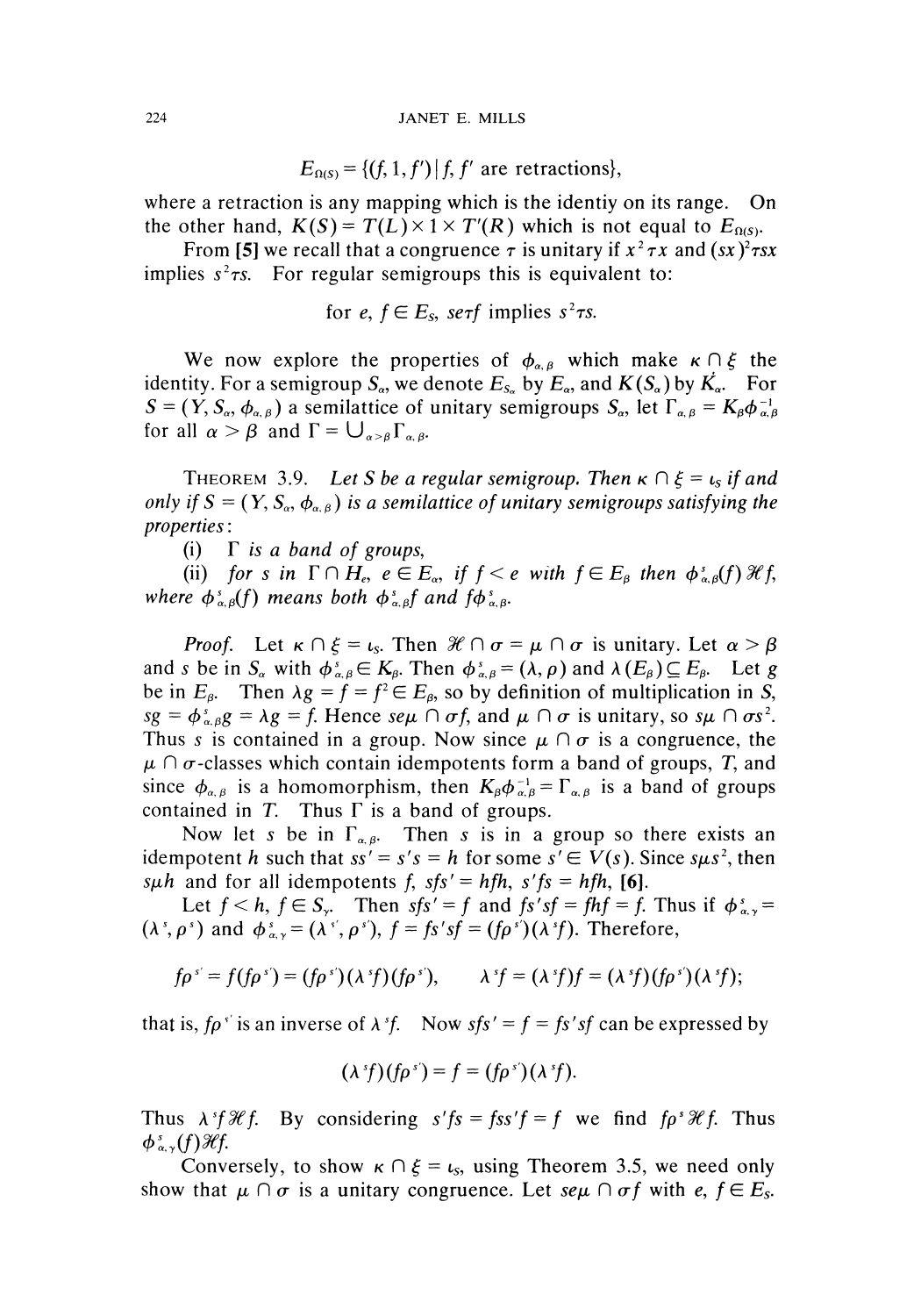Letting *s* be in  $S_a$ , *e* in  $E_\beta$ , then  $f \in E_{a\beta}$ . Since  $\sec f$ , there exists  $g \in E_\gamma$ ,  $\gamma \leq \alpha \beta$  such that  $g(se)g = gfg \in E$ , This means that  $(g\phi_{\alpha,\gamma}^s)(\phi_{\beta,\gamma}^e) \in E_{\gamma}$ . Since *e* is idempotent so is  $\phi_{\beta,\gamma}^e$  and by Lemma 3.8,  $\phi_{\beta,\gamma}^e$  is in  $E_{\gamma}$ . Thus since  $S_{\gamma}$  is unitary,  $g\phi_{\alpha,\gamma}^{s}$  is idempotent by Proposition 1.1; by Lemma 3.7,  $S_{\alpha,\gamma}$  is in  $K_{\gamma}$ . Consequently by property (i), *s* is contained in a band  $E_{\alpha}$  of groups  $G_b$ ,  $b \in E_a$ . In particular, there exists  $s' \in V(s)$  such that  $ss' =$  $s's = h$  for some  $h \in E_{\alpha}$ . We need to show that s*μh*, and to do this it is sufficient to show that  $sfs' = f$ ,  $s'fs = f$  for all  $f \leq h$ . Now if f is in  $E_a$ ,  $f \leq h$ , then *s* and *s'* are in the group  $G_h$  and

$$
sfs' \in G_h G_f G_h \subseteq G_{hfh} = G_f,
$$

so that  $sfs' = f$ . Similarly  $s'fs = f$ . Now let f be in  $E_s$ ,  $\delta < \alpha$ , with  $f < h$ . Let  $\phi$ <sup>2</sup>  $a_{\lambda,\delta} = (\lambda^s, \rho^s), \phi_{\alpha,\delta}^s = (\lambda^s, \rho^s)$ . By property (ii),  $\lambda^s f \mathcal{H} f$ ,  $f \rho^s \mathcal{H} f$ . That is,  $f(\lambda^s f) = \lambda^s f$ ,  $(f \rho^s) f = f \rho^s$ . Now since  $f < h = ss'$ , then  $f = hf =$  $\lambda^{ss'} f = \lambda^{s} \lambda^{s'} f$ , and thus

$$
sfs' = (\lambda^s f)(f\rho^s) = f(\lambda^s f)(f\rho^s) = (f\rho^s) f(f\rho^s) = (f\rho^s)(f\rho^s)
$$
  
= [(f\rho^s) f]\rho^s = (f\rho^s)\rho^s = f\rho^{ss'} = f.

Similarly  $s'fs = f$ . Therefore  $s\mu h$ .

Since  $\sigma$  is always unitary, *seof* implies *soh.* Consequently,  $s\mu \cap \sigma h$ , and  $\mu \cap \sigma$  is a unitary congruence. By Theorem 3.5,  $\kappa \cap \xi = t_s$ .

A regular semigroup  $S = (Y, S_\alpha, \phi_{\alpha,\beta})$  is a strong semilattice of the semigroups  $S_\alpha$ , if  $\phi_{\alpha,\beta}$  maps  $S_\alpha$  into  $S_\beta$  for all  $\alpha > \beta$ . The conditions in Theorem 3.9 can be simplified considerably for strong semilattices of unitary semigroups.

COROLLARY 3.10. Let  $S = (Y, S_\alpha, \phi_{\alpha,\beta})$  be a strong semilattice of *unitary semigroups S<sup>a</sup> a*. Then  $\kappa \cap \xi = \iota_s$  if and only if  $E_\beta \phi_{\alpha,\beta}^{-1}$  is a band of *groups for all*  $\alpha > \beta$ .

*Proof.* It can be easily seen that  $K_{\beta} \cap \Pi(S_{\beta}) \simeq E_{\beta}$  where  $\Pi(S_{\beta})$  is the semigroup of inner bitranslations of  $S_\beta$ . Thus if  $\phi_{\alpha,\beta}$  maps  $S_\alpha$  into  $S_{\beta} \simeq \Pi(S_{\beta})$ , then  $K_{\beta} \phi_{\alpha,\beta}^{-1} = E_{\beta} \phi_{\alpha,\beta}^{-1}$ . Property (ii) automatically holds since homomorphisms preserve  $\mathcal H$ -classes.

The author would like to express her appreciation to Professor Mario Petrich for the suggestions he made on the preliminary copy of this paper.

#### **REFERENCES**

<sup>1.</sup> Janet E. Ault, *The translational hull of an inverse semigroup,* Glasgow Math. J., 14 (1973), 56-64.

<sup>2.</sup> A. H. Clifford, *Radicals in semigroups,* Semigroup Forum, 1 (1970), 103-128.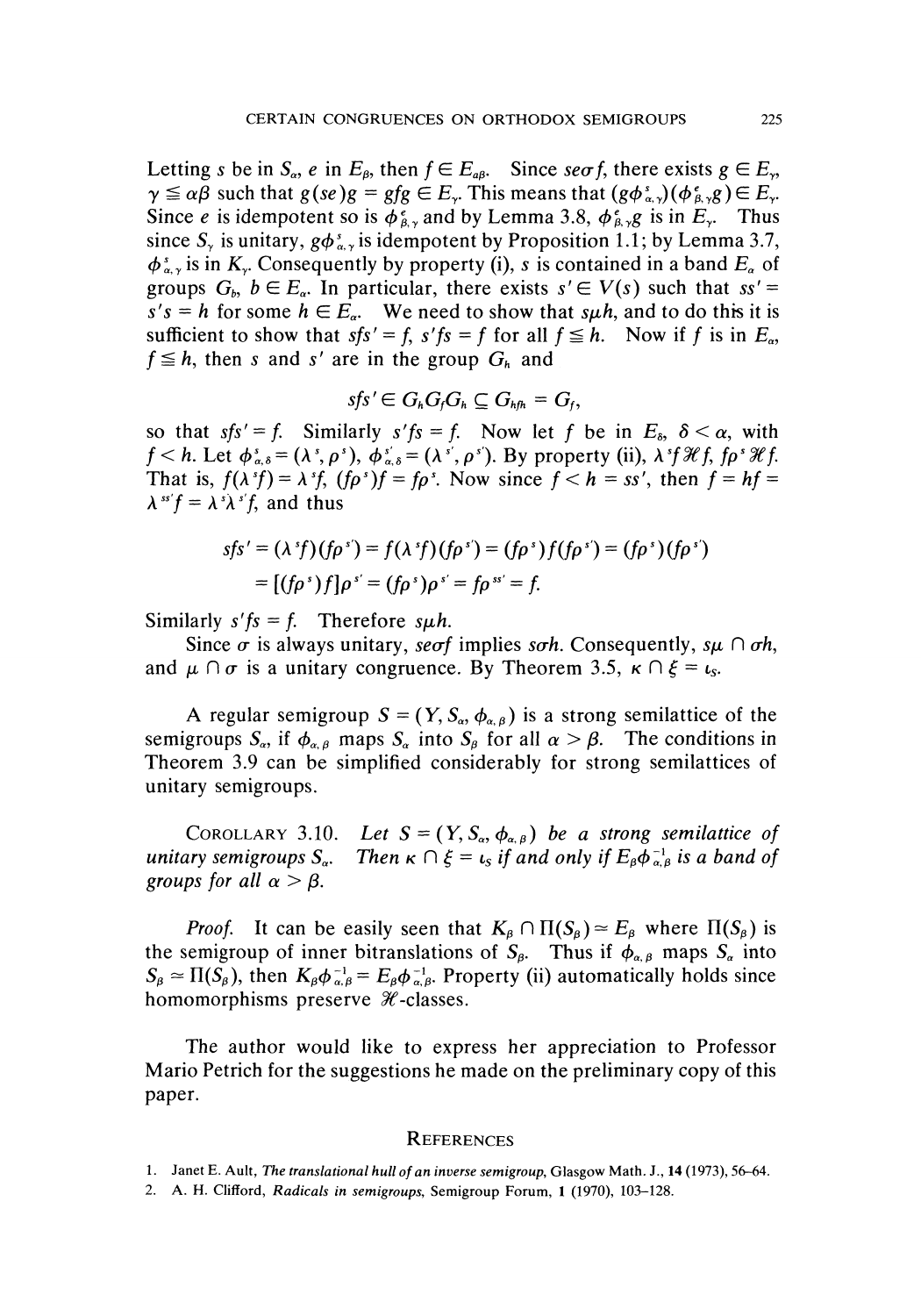#### 226 JANET E. MILLS

3. A. H. Clifford and G. B. Preston, *The algebraic theory of semigroups,* Amer. Math. Soc, Math. Surveys No. 7, Vol. I, Providence, R.I., 1961.

**4. T. E. Hall,** *On regular semigroups whose idempotents form a subsemigroup,* **Bull. Austral. Math.** Soc, 1 (1969), 195-208.

**5. J. M. Howie and G. Lallement,** *Certain fundamental congruences on a regular semigroup,* **Proc.** Glasgow Math. Assoc, 7 (1966), 145-159.

6. John Meakin, *Congruences on orthodox semigroups,* J. Austral. Math. Soc, 12 (1971), 323-341.

7. , *Congruences on orthodox semigroups II,* J. Austral. Math. Soc, 13 (1972), 259-266.

**8. D. B. McAlister,** *Groups, semilattices and inverse semigroups,* **Trans. Amer. Math. Soc, 192** (1974), 227-244.

**9. ,** *Groups, semilattices and inverse semigroups, II,* **Trans. Amer. Math. Soc, 196 (1974),** 351-370.

10. Mario Petrich, *Introduction to Semigroups,* Charles E. Merrill Publishing Co., Columbus, Ohio, 1973.

11. -- Regular semigroups which are subdirect products of a band and a semilattice of groups, Glasgow Math. J., 14 (1973), 27-49.

12. N. R. Reilly and H. E. Scheiblich, *Congruences on regular semigroups.* Pacific J. Math., 23 (1967), 349-360.

**13. B. M. Schein,** *On the theory of generalized groups and generalized heaps,* **Theory of semigroups** and appl. I, 286-324, Izdat. Saratov. Univ., Saratov, 1965 (Russian).

**14. ,** *A note on radicals in regular semigroups,* **Semigroup Forum, 3 (1971), 84-85.**

Received September 29, 1975.

MADISON COLLEGE